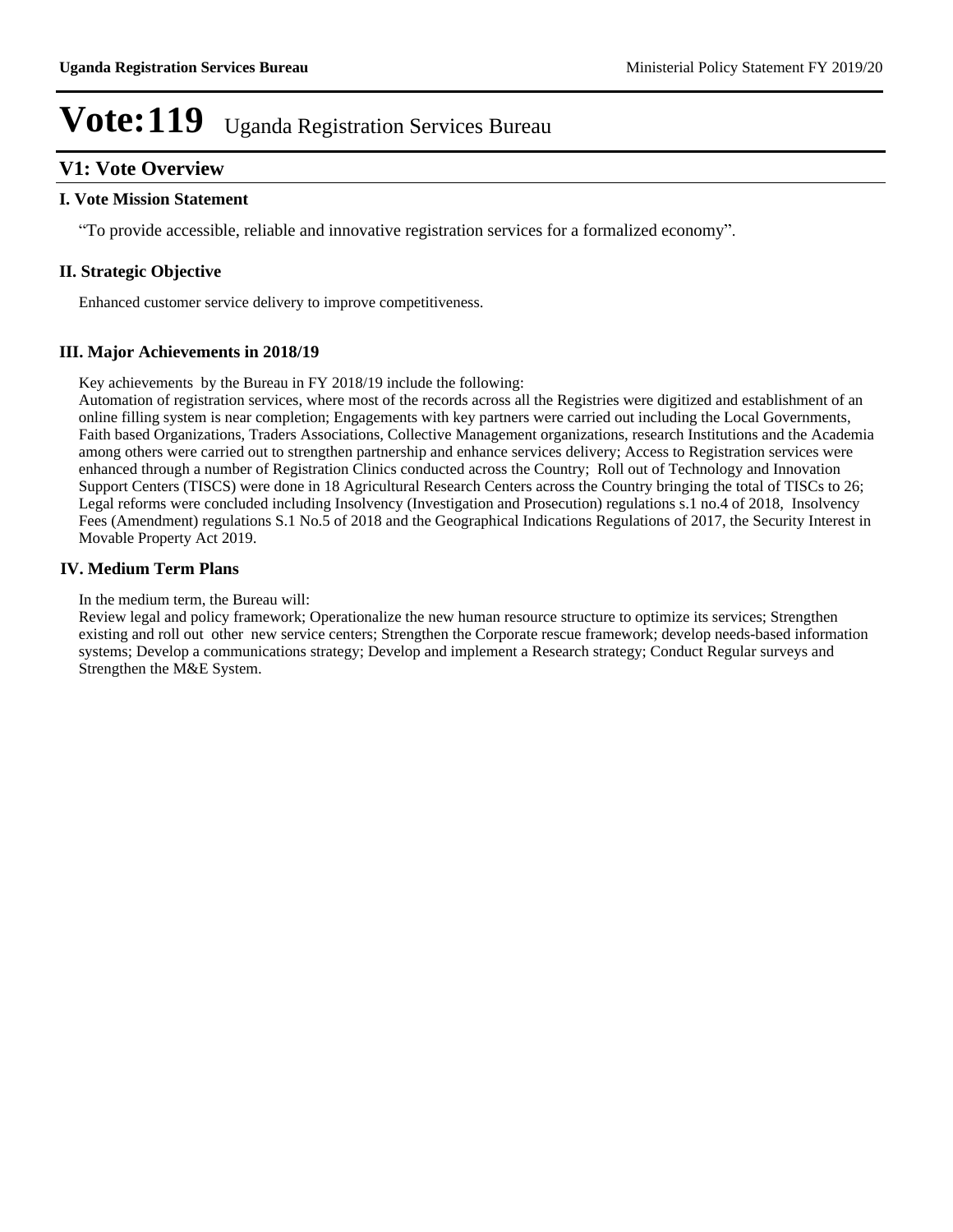#### **V. Summary of Past Performance and Medium Term Budget Allocations**

**Table 5.1: Overview of Vote Expenditures (UShs Billion)**

|                                 |                                                      |                    |               | 2018/19                                   |         |         | <b>MTEF Budget Projections</b> |         |         |
|---------------------------------|------------------------------------------------------|--------------------|---------------|-------------------------------------------|---------|---------|--------------------------------|---------|---------|
|                                 |                                                      | 2017/18<br>Outturn | <b>Budget</b> | <b>Approved Expenditure</b><br>by End Dec | 2019/20 | 2020/21 | 2021/22                        | 2022/23 | 2023/24 |
| <b>Recurrent</b>                | Wage                                                 | 8.845              | 7.550         | 3.774                                     | 8.980   | 9.428   | 9.900                          | 10.395  | 10.915  |
|                                 | Non Wage                                             | 5.692              | 5.731         | 3.692                                     | 15.679  | 18.030  | 21.636                         | 25.964  | 31.157  |
| Devt.                           | GoU                                                  | 0.000              | 0.000         | 0.000                                     | 0.405   | 0.486   | 0.486                          | 0.486   | 0.486   |
|                                 | Ext. Fin.                                            | 0.000              | 0.000         | 0.000                                     | 0.000   | 0.000   | 0.000                          | 0.000   | 0.000   |
|                                 | <b>GoU</b> Total                                     | 14.537             | 13.282        | 7.466                                     | 25,063  | 27.945  | 32.022                         | 36.845  | 42.557  |
| <b>Total GoU+Ext Fin (MTEF)</b> |                                                      | 14.537             | 13.282        | 7.466                                     | 25,063  | 27,945  | 32.022                         | 36.845  | 42.557  |
|                                 | Arrears                                              | 0.000              | 0.175         | 0.000                                     | 1.426   | 0.000   | 0.000                          | 0.000   | 0.000   |
|                                 | <b>Total Budget</b>                                  | 14.537             | 13.456        | 7.466                                     | 26.490  | 27,945  | 32.022                         | 36.845  | 42.557  |
|                                 | <b>A.I.A Total</b>                                   | 11.741             | 10.550        | 5.469                                     | 0.000   | 0.000   | 0.000                          | 0.000   | 0.000   |
|                                 | <b>Grand Total</b>                                   | 26.278             | 24.006        | 12.934                                    | 26.490  | 27,945  | 32.022                         | 36.845  | 42.557  |
|                                 | <b>Total Vote Budget</b><br><b>Excluding Arrears</b> | 26.278             | 23.832        | 12.934                                    | 25,063  | 27,945  | 32.022                         | 36.845  | 42.557  |

#### **VI. Budget By Economic Clasification**

**Table V6.1 2018/19 and 2019/20 Budget Allocations by Item**

|                                        | 2018/19 Approved Budget |          |            | 2019/20 Draft Estimates |        |          |              |
|----------------------------------------|-------------------------|----------|------------|-------------------------|--------|----------|--------------|
| <b>Billion Uganda Shillings</b>        | GoU                     | Ext. Fin | <b>AIA</b> | <b>Total</b>            | GoU    | Ext. Fin | <b>Total</b> |
| <b>Output Class: Outputs Provided</b>  | 13.282                  | 0.000    | 10.347     | 23.629                  | 24.658 | 0.000    | 24.658       |
| 211 Wages and Salaries                 | 7.722                   | 0.000    | 1.825      | 9.547                   | 11.837 | 0.000    | 11.837       |
| 212 Social Contributions               | 0.727                   | 0.000    | 0.000      | 0.727                   | 0.832  | 0.000    | 0.832        |
| 213 Other Employee Costs               | 2.019                   | 0.000    | 0.885      | 2.904                   | 2.861  | 0.000    | 2.861        |
| 221 General Expenses                   | 0.399                   | 0.000    | 3.221      | 3.620                   | 4.762  | 0.000    | 4.762        |
| 222 Communications                     | 0.010                   | 0.000    | 0.140      | 0.150                   | 0.373  | 0.000    | 0.373        |
| 223 Utility and Property Expenses      | 2.054                   | 0.000    | 2.476      | 4.530                   | 1.788  | 0.000    | 1.788        |
| 224 Supplies and Services              | 0.096                   | 0.000    | 0.010      | 0.106                   | 0.097  | 0.000    | 0.097        |
| 225 Professional Services              | 0.000                   | 0.000    | 0.055      | 0.055                   | 0.197  | 0.000    | 0.197        |
| 227 Travel and Transport               | 0.165                   | 0.000    | 1.691      | 1.856                   | 1.562  | 0.000    | 1.562        |
| 228 Maintenance                        | 0.090                   | 0.000    | 0.044      | 0.134                   | 0.238  | 0.000    | 0.238        |
| 282 Miscellaneous Other Expenses       | 0.000                   | 0.000    | 0.000      | 0.000                   | 0.110  | 0.000    | 0.110        |
| <b>Output Class: Capital Purchases</b> | 0.000                   | 0.000    | 0.203      | 0.203                   | 0.405  | 0.000    | 0.405        |
| <b>312 FIXED ASSETS</b>                | 0.000                   | 0.000    | 0.203      | 0.203                   | 0.405  | 0.000    | 0.405        |
| <b>Output Class: Arrears</b>           | 0.175                   | 0.000    | 0.000      | 0.175                   | 1.426  | 0.000    | 1.426        |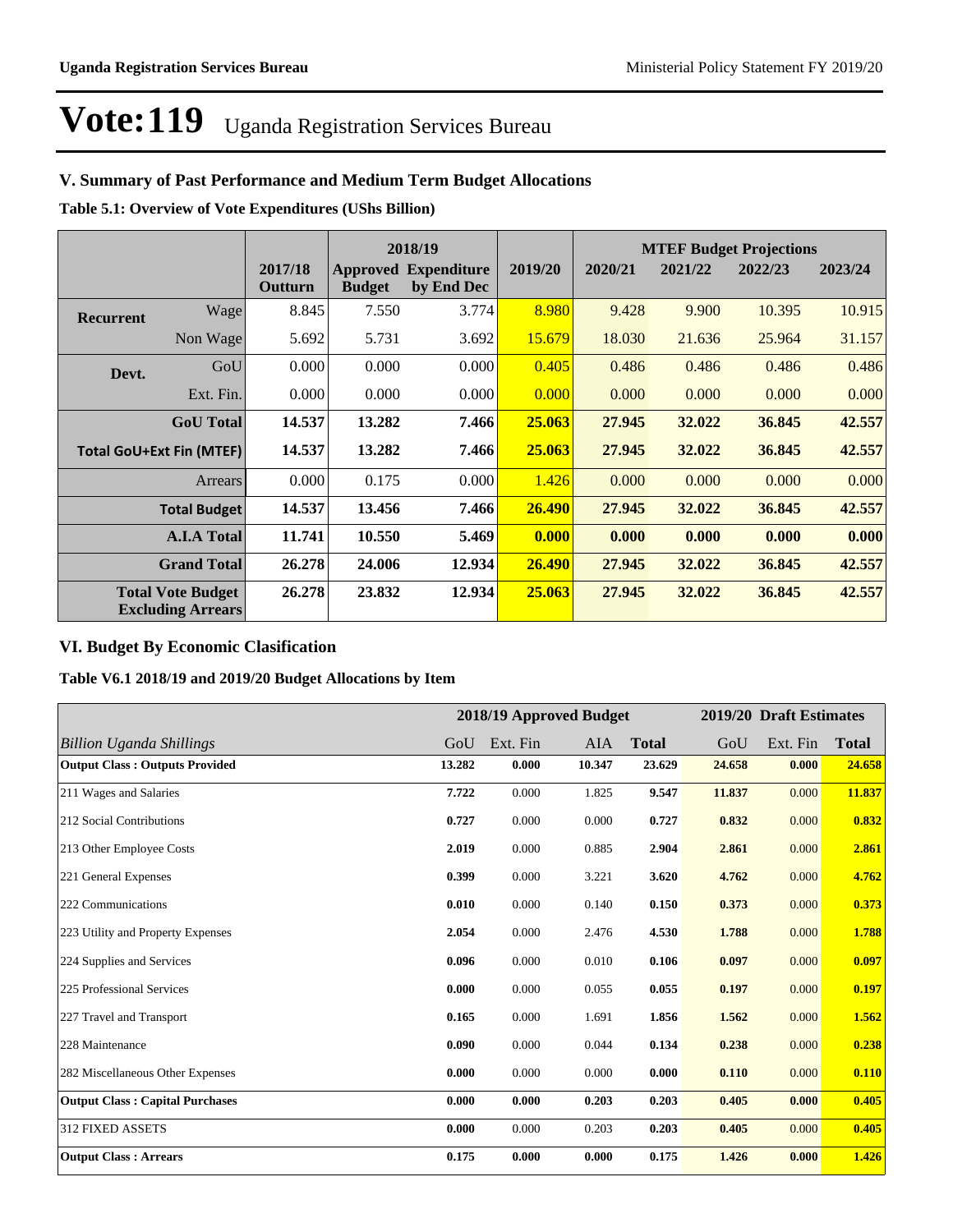| 321 DOMESTIC            | 0.175  | 0.000 | 0.000  | 0.175  | 1.426  | 0.000 | .426   |
|-------------------------|--------|-------|--------|--------|--------|-------|--------|
| <b>Grand Total:</b>     | 13.456 | 0.000 | 10.550 | 24.006 | 26.490 | 0.000 | 26.490 |
| Total excluding Arrears | 13.282 | 0.000 | 10.550 | 23.832 | 25.063 | 0.000 | 25.063 |

#### **VII. Budget By Programme And Subprogramme**

#### **Table V7.1: Past Expenditure Outturns and Medium Term Projections by Programme and SubProgramme**

| Billion Uganda shillings                                            |                       | FY 2018/19                       |                                   | <b>Medium Term Projections</b>              |         |         |         |         |
|---------------------------------------------------------------------|-----------------------|----------------------------------|-----------------------------------|---------------------------------------------|---------|---------|---------|---------|
|                                                                     | FY 2017/18<br>Outturn | <b>Approved</b><br><b>Budget</b> | <b>Spent By</b><br><b>End Dec</b> | 2019-20<br><b>Proposed</b><br><b>Budget</b> | 2020-21 | 2021-22 | 2022-23 | 2023-24 |
| <b>20 Lawful Registration Services</b>                              | 7.563                 | 5.300                            | 2.816                             | 4.574                                       | 7.802   | 11.424  | 14.140  | 14.978  |
| 02 Civil Registration Services                                      | 1.192                 | 1.262                            | 0.708                             | 0.972                                       | 1.601   | 3.101   | 3.601   | 4.601   |
| 03 Intellectual Property Rights                                     | 1.678                 | 1.973                            | 0.919                             | 1.735                                       | 2.214   | 2.714   | 4.714   | 4.514   |
| 04 Business Registration Services                                   | 4.499                 | 1.870                            | 1.092                             | 1.671                                       | 2.915   | 5.100   | 4.100   | 5.100   |
| 08 Insolvency Services                                              | 0.194                 | 0.195                            | 0.097                             | 0.195                                       | 1.072   | 0.509   | 1.725   | 0.762   |
| 25 General administration, planning,<br>policy and support services | 18.715                | 18.707                           | 10.118                            | 21.916                                      | 20.142  | 20.598  | 22.704  | 27.580  |
| 01 Office of the Registrar General                                  | 2.420                 | 2.769                            | 1.204                             | 4.243                                       | 4.273   | 1.684   | 4.000   | 4.800   |
| 05 Finance and Administration                                       | 13.615                | 13.571                           | 7.798                             | 15.253                                      | 13.441  | 12.916  | 11.654  | 13.737  |
| 06 Regional Offices                                                 | 1.215                 | 1.754                            | 0.885                             | 1.555                                       | 1.511   | 2.400   | 4.000   | 5.000   |
| 07 Internal Audit                                                   | 0.334                 | 0.410                            | 0.227                             | 0.459                                       | 0.431   | 3.112   | 2.564   | 3.557   |
| 1431 Institutional Support to URSB                                  | 1.131                 | 0.203                            | 0.003                             | 0.405                                       | 0.486   | 0.486   | 0.486   | 0.486   |
| <b>Total for the Vote</b>                                           | 26.278                | 24.006                           | 12.934                            | 26.490                                      | 27.945  | 32.022  | 36.845  | 42.557  |
| <b>Total Excluding Arrears</b>                                      | 26.278                | 23.832                           | 12.934                            | 25.063                                      | 27.945  | 32.022  | 36.845  | 42.557  |

#### **VIII. Programme Performance and Medium Term Plans**

#### **Table V8.1: Programme Outcome and Outcome Indicators ( Only applicable for FY 2019/20)**

| <b>Programme:</b>               | 20 Lawful Registration Services                                                                                                                |                  |               |                            |            |         |  |  |
|---------------------------------|------------------------------------------------------------------------------------------------------------------------------------------------|------------------|---------------|----------------------------|------------|---------|--|--|
| <b>Programme Objective</b><br>: | The Strategic Objectives of URSB are:<br>1. Strengthen Legal, Policy and Institutional framework<br>2. Improve access to registration services |                  |               |                            |            |         |  |  |
| <b>Responsible Officer:</b>     | Registrar General                                                                                                                              |                  |               |                            |            |         |  |  |
|                                 | <b>Programme Outcome:</b> Enhanced access to registration services to all Ugandans                                                             |                  |               |                            |            |         |  |  |
|                                 | Sector Outcomes contributed to by the Programme Outcome                                                                                        |                  |               |                            |            |         |  |  |
|                                 | 1. Commercial justice and the environment for competitiveness strengthened                                                                     |                  |               |                            |            |         |  |  |
|                                 |                                                                                                                                                |                  |               | <b>Performance Targets</b> |            |         |  |  |
| <b>Outcome Indicators</b>       |                                                                                                                                                |                  |               | 2019/20                    | 2020/21    | 2021/22 |  |  |
|                                 | <b>Baseline</b>                                                                                                                                | <b>Base</b> year | <b>Target</b> | Projection                 | Projection |         |  |  |
|                                 |                                                                                                                                                |                  |               |                            |            |         |  |  |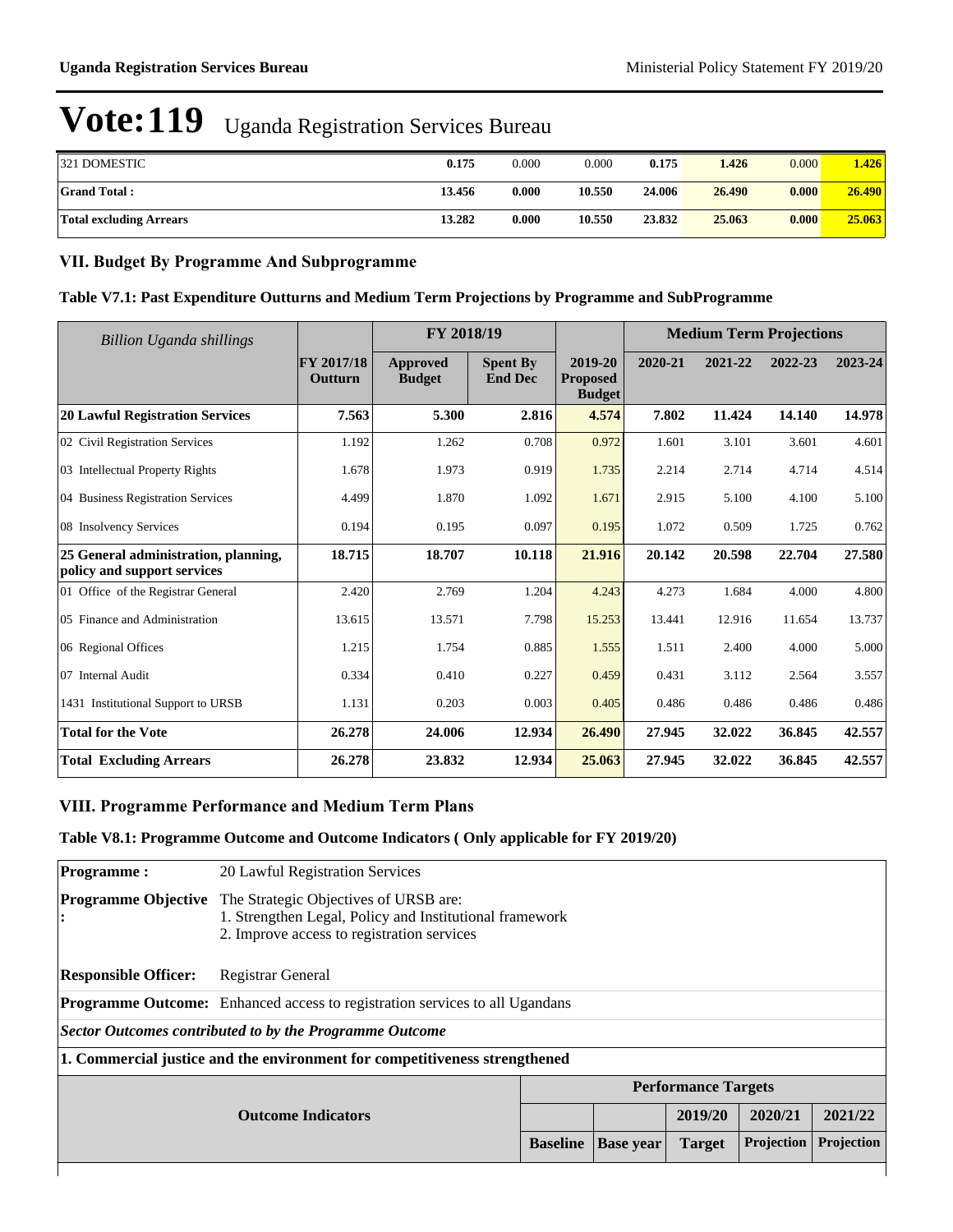| • Proportion of Stakeholders complying with Marriage Returns requirements                | 65%             | 70%              | 75%                        |            |            |  |  |  |
|------------------------------------------------------------------------------------------|-----------------|------------------|----------------------------|------------|------------|--|--|--|
| • Average time taken to register a Business                                              | $\overline{2}$  | 1                | $\mathbf{1}$               |            |            |  |  |  |
| · Proportion of stakeholders satisfied with Intellectual Property protection services    | 80%             | 85%              | 90%                        |            |            |  |  |  |
| <b>SubProgramme: 02 Civil Registration Services</b>                                      |                 |                  |                            |            |            |  |  |  |
| Output: 01 Civil, Customary Marriages and Licensing of Churches                          |                 |                  |                            |            |            |  |  |  |
| No. of Civil, customary Marriages from central and                                       |                 |                  | 3,432                      | 3,500      | 3,569      |  |  |  |
| No. of Faith Based Marriage Returns                                                      |                 |                  | 13,728                     | 13,750     | 13,956     |  |  |  |
| No. of Churches licenced                                                                 |                 |                  | 380                        | 410        | 425        |  |  |  |
| <b>SubProgramme: 03 Intellectual Property Rights</b>                                     |                 |                  |                            |            |            |  |  |  |
| Output: 02 Patents, trademarks, copyrights, Industrial design registrations              |                 |                  |                            |            |            |  |  |  |
| No. of Local &foreign trademarks registered                                              |                 |                  | 4,056                      | 4,080      | 4,145      |  |  |  |
| No. Copyrights registered                                                                |                 |                  | 60                         | 68         | 162        |  |  |  |
| No. of Patents registered                                                                |                 |                  |                            | 8          | 15         |  |  |  |
| <b>SubProgramme: 04 Business Registration Services</b>                                   |                 |                  |                            |            |            |  |  |  |
| Output: 03 Companies, Business names, Chattels and Legal Documents                       |                 |                  |                            |            |            |  |  |  |
| No. of Companies registered                                                              |                 |                  | 21,280                     | 23,170     | 2,464      |  |  |  |
| No. of Debentures/Mortgages registered                                                   |                 |                  | 1,560                      | 1,682      | 1,889      |  |  |  |
| No. of Chattels registered                                                               | 360             | 405              | 420                        |            |            |  |  |  |
| <b>SubProgramme: 08 Insolvency Services</b>                                              |                 |                  |                            |            |            |  |  |  |
| <b>Output: 04 Company Liquidation</b>                                                    |                 |                  |                            |            |            |  |  |  |
| Number of resolutions to wind up and recieverships                                       |                 |                  | 80                         | 85         | 90         |  |  |  |
| No. of Insolvency Practitioners Registered                                               |                 |                  | 32                         | 45         | 50         |  |  |  |
| No. of Liabilities settled                                                               |                 |                  | 30                         | 46         | 65         |  |  |  |
| <b>Programme:</b><br>25 General administration, planning, policy and support services    |                 |                  |                            |            |            |  |  |  |
| <b>Programme Objective</b><br>Enhance public and stakeholder awareness of URSB services. |                 |                  |                            |            |            |  |  |  |
| Strengthen Research and Advisory function.                                               |                 |                  |                            |            |            |  |  |  |
| <b>Responsible Officer:</b>                                                              |                 |                  |                            |            |            |  |  |  |
| Registrar General                                                                        |                 |                  |                            |            |            |  |  |  |
| Programme Outcome: Efficient and Effective delivery of URSB Services                     |                 |                  |                            |            |            |  |  |  |
| <b>Sector Outcomes contributed to by the Programme Outcome</b>                           |                 |                  |                            |            |            |  |  |  |
| 1. Commercial justice and the environment for competitiveness strengthened               |                 |                  | <b>Performance Targets</b> |            |            |  |  |  |
|                                                                                          |                 |                  |                            |            |            |  |  |  |
| <b>Outcome Indicators</b>                                                                |                 |                  | 2019/20                    | 2020/21    | 2021/22    |  |  |  |
|                                                                                          | <b>Baseline</b> | <b>Base year</b> | <b>Target</b>              | Projection | Projection |  |  |  |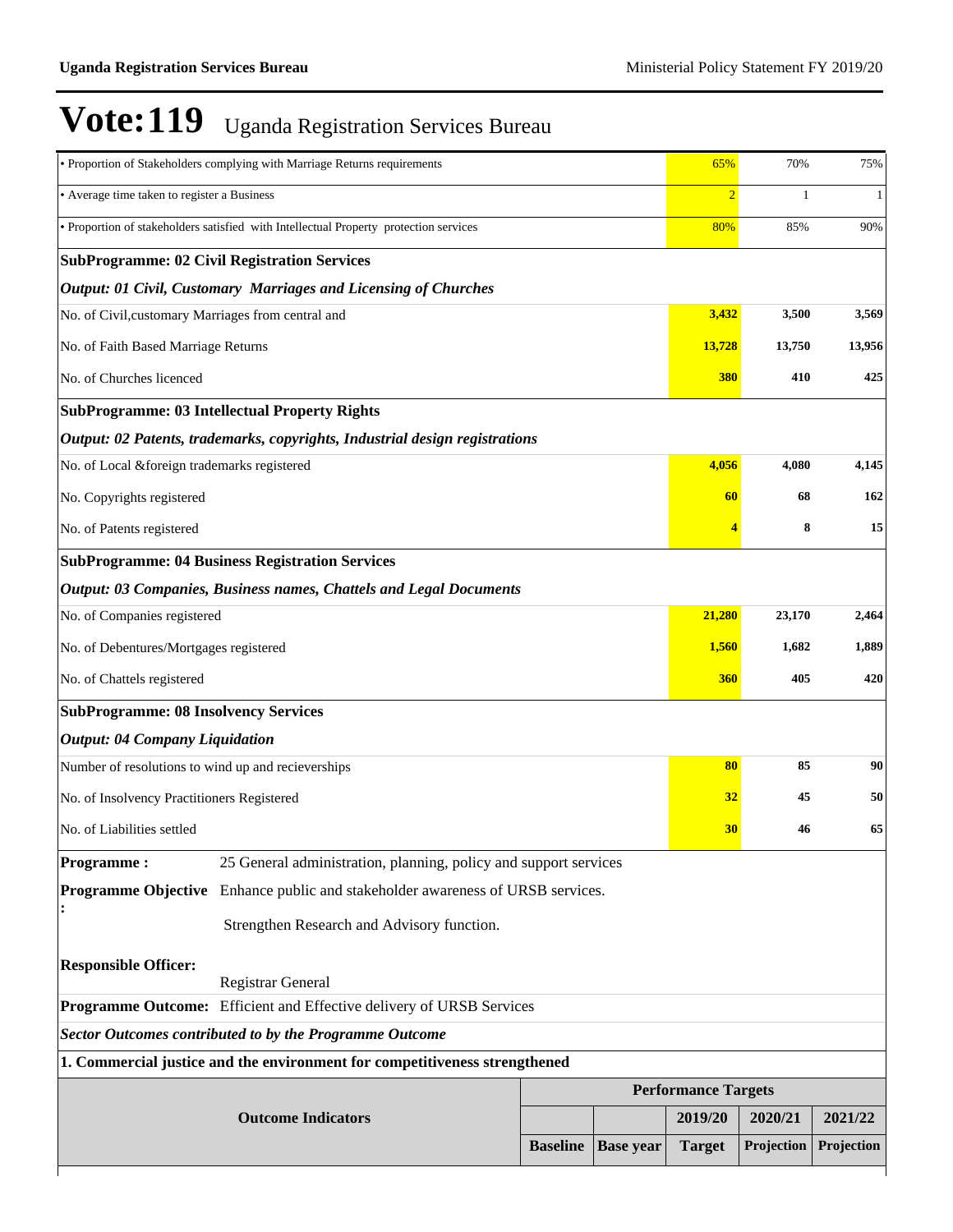| • Proportion of Stakeholders satisfied with URSB Services                | 85%            | 90%                                                           | 95% |
|--------------------------------------------------------------------------|----------------|---------------------------------------------------------------|-----|
| SubProgramme: 01 Office of the Registrar General                         |                |                                                               |     |
| <b>Output: 01 Policy, Consultation, Planning and Monitoring Services</b> |                |                                                               |     |
| No. of M&E Reports                                                       | $\overline{2}$ | $\mathbf{2}$                                                  |     |
| No. of new offices opened                                                |                |                                                               | 2   |
| <b>SubProgramme: 05 Finance and Administration</b>                       |                |                                                               |     |
| <b>Output: 01 Policy, Consultation, Planning and Monitoring Services</b> |                |                                                               |     |
| No. of M&E Reports                                                       |                | 4                                                             | 4   |
| No. of Service Delivery Surveys carried out                              |                | $\mathbf{2}$                                                  | 2   |
| No. of new offices opened                                                |                | 2                                                             | 4   |
| Change in amount of NTR collected                                        | 000            | $\overline{45,000,000}$ , 47,000,000,0 50,000,000,0<br>$00\,$ | 00  |
| <b>SubProgramme: 06 Regional Offices</b>                                 |                |                                                               |     |
| <b>Output: 01 Policy, Consultation, Planning and Monitoring Services</b> |                |                                                               |     |
| No. of M&E Reports                                                       | $\overline{2}$ | $\mathbf{2}$                                                  | 2   |
| No. of new offices opened                                                |                | $\mathbf{2}$                                                  | 4   |
| Change in amount of NTR collected                                        |                | 6,000,000,00<br>0                                             |     |

#### **IX. Major Capital Investments And Changes In Resource Allocation**

#### **Table 9.1: Major Capital Investment (Capital Purchases outputs over 0.5Billion)**

N/A

#### **X. Vote Challenges and Plans To Improve Performance**

#### **Vote Challenges**

The key Challenges facing URSB are: Lack of funding to operationalize the revised Human resource structure,

Lack of capital development budget which hinders purchase of capital equipment,

Limited operation and maintenance budget to support maintenance of existing equipment,

Limited funding to support expansion of registration services throughout the country.

#### **Plans to improve Vote Performance**

URSB continues to streamline registration process to reduce on the turn around time in service delivery; Automation of service processes and review of laws to simplify the procedures; Review of management system to acquire the ISO 9001:2015 Certification to streamline and standardize procedures and processes; Establish more partnerships with stakeholders and strengthen existing ones to improve on service delivery; Further sensitize the public and business community on the benefits of formalization.

#### **XI Off Budget Support**

#### **Table 11.1 Off-Budget Support by Sub-Programme**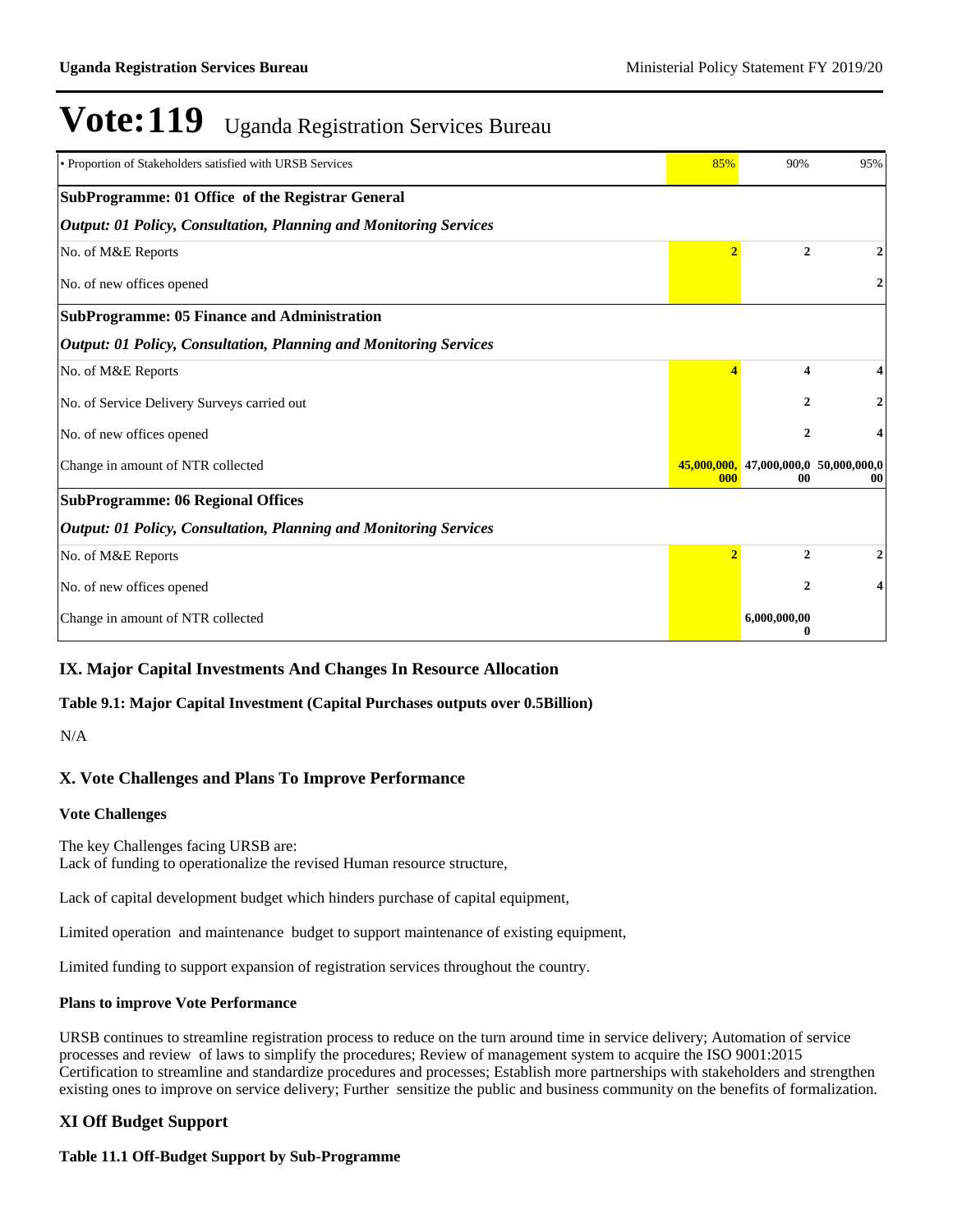N/A

#### **XII. Vote Cross Cutting Policy And Other Budgetary Issues**

#### **Table 12.1: Cross- Cutting Policy Issues**

| <b>Issue Type:</b>                  | <b>HIV/AIDS</b>                                                                                                                                                                                                                      |
|-------------------------------------|--------------------------------------------------------------------------------------------------------------------------------------------------------------------------------------------------------------------------------------|
| Objective:                          | To ensure consistent and equitable approach to prevention and mitigation of HIV/AIDS among<br>employees                                                                                                                              |
| <b>Issue of Concern:</b>            | Protection of employees living wit HIV / AIDS against discrimination, victimization and<br>harassment                                                                                                                                |
| <b>Planned Interventions:</b>       | Sensitization of staff on HIV /AIDS and human rights.<br>Provision of medical insurance scheme to staff.                                                                                                                             |
| <b>Budget Allocation (Billion):</b> | 0.440                                                                                                                                                                                                                                |
| <b>Performance Indicators:</b>      | Number of staff with medical insurance                                                                                                                                                                                               |
| <b>Issue Type:</b>                  | <b>Gender</b>                                                                                                                                                                                                                        |
| Objective:                          | To ensure gender sensitivity and responsiveness in the delivery of registration services                                                                                                                                             |
| <b>Issue of Concern:</b>            | Integration of equal treatment in steering processes.                                                                                                                                                                                |
| <b>Planned Interventions:</b>       | Gender budgeting<br>Paying attention to gender sensitive choice of images when preparing public relations material                                                                                                                   |
| <b>Budget Allocation (Billion):</b> | 0.020                                                                                                                                                                                                                                |
| <b>Performance Indicators:</b>      | Ratio of male to female staff recruited                                                                                                                                                                                              |
| <b>Issue Type:</b>                  | <b>Enviroment</b>                                                                                                                                                                                                                    |
| Objective:                          | To minimize the impact of out business processes on the natural environment and the community                                                                                                                                        |
| <b>Issue of Concern:</b>            | Proper use and management of environment                                                                                                                                                                                             |
| <b>Planned Interventions:</b>       | Automation of work processes<br>Sensitize the public about harmful effects of environmental degradation and its impact on<br>production in operating businesses in the economy during the Community Social Responsibility<br>events. |
| <b>Budget Allocation (Billion):</b> | 0.080                                                                                                                                                                                                                                |
| <b>Performance Indicators:</b>      | Whether Community Social Responsibility event conducted                                                                                                                                                                              |

#### **XIII. Personnel Information**

#### **Table 13.1 Staff Establishment Analysis**

| <b>Title</b>               | <b>Salary Scale</b> | <b>Number Of Approved Positions</b> | <b>Number Of Filled Positions</b> |
|----------------------------|---------------------|-------------------------------------|-----------------------------------|
| Senior Procurement Officer | RB <sub>4</sub>     |                                     |                                   |
| Human Resource Officer     | RB <sub>5</sub>     |                                     |                                   |
| <b>Registrar Business</b>  | RB <sub>5</sub>     | 20                                  | 121                               |
| Registrar Civil            | RB <sub>5</sub>     | 15                                  | 81                                |
| Accounts Assisant          | RB 6                |                                     |                                   |

#### **Table 13.2 Staff Recruitment Plan**